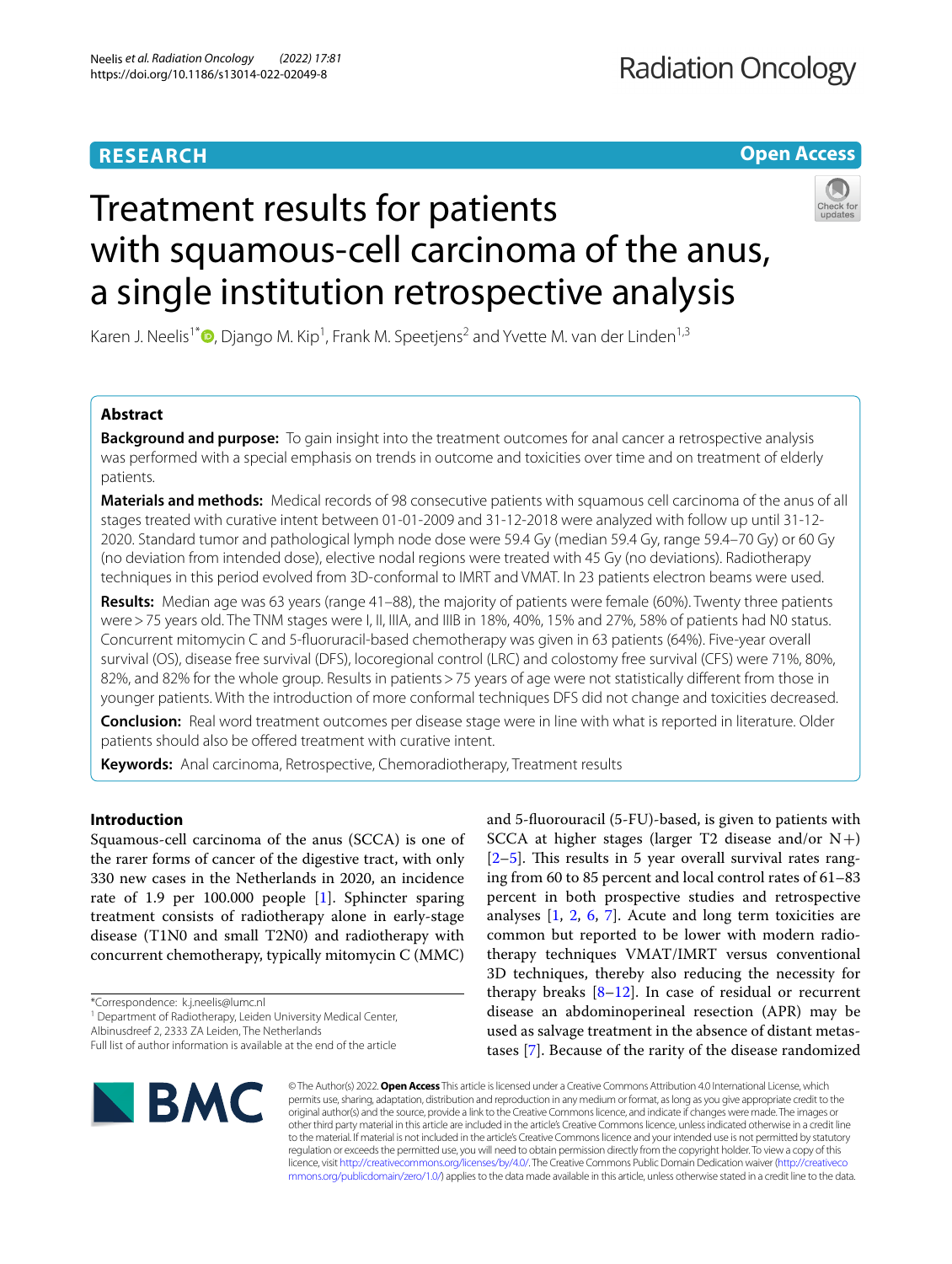trials are difficult to perform. Older patients are frequently excluded in clinical trials but represent up to 25% of the anal cancer patient population. To gain insight into our institutional results in all age groups and to evaluate trends in outcome and toxicities over time where both radiotherapy techniques and chemotherapy regimens changed a retrospective analysis was performed.

#### **Materials and methods**

# **Patients and work up**

Medical records from consecutively treated patients treated between 1-1-2009 and 31-12-2018 at our institution were collected with follow up as recorded until 31-12-2020. Our institution is a regional center for treatment of anal cancer patients. Those treated with palliative intent or those who had histologically proven adenocarcinoma were excluded  $(n=1$  and  $n=5$  respectively). Staging was done using Magnetic Resonance Imaging (MRI) in 87% of cases, Computed Tomography (CT) in 55%, Positron Emission Tomography (PET) in 22%, conventional chest X-ray in 34%, and/or on indication an ultrasound of the inguinal region in 50% with cytology if possible. Histological biopsies were assessed and graded by the pathology departments of the referring medical centers. Disease staging was done following the American Joint Committee on Cancer 7th edition [\[13](#page-7-7)]. In case of debilitating incontinence, in three patients a temporary colostomy was given prior to start of treatment to reinstall continence and increase the possibility of succeeding the chemoradiotherapy treatment. The protocol for this study was approved by Medical Ethics Committee of the Leiden University Medical Center (number G20.026).

#### **Radiotherapy**

Twenty six patients with superficial T1-T2 disease  $<$  4 cm limited to the peri-anal region or anal canal and N0 status received only radiotherapy at 60 Gy in 30 fractions of 2 Gy, usually with a direct electron beam. CTV margin around the tumor was 1 cm, in these patient no elective nodal regions were treated, given dose was the prescribed dose in all patients. This is a conservative approach with limited data to support this practice [[5\]](#page-7-2) but with a long history in our institution with good results. Patients with more advanced disease  $(N+$ and/or tumor size>4 cm or small T2 tumors that were not superfcially growing) were treated with concurrent chemoradiotherapy, standard dose to the elective nodal regions (perirectal, inguinal, external and internal iliac, obturator and pudendal nodes) was 49.5 Gy in 33 fractions of 1.5 Gy, with a simultaneous integrated boost to macroscopic disease to a total dose of 59.4 Gy in 33 fractions of 1.8 Gy. In case of a sequential boost patients were treated with  $25 \times 1.8$  Gy on the tumor and elective nodal regions followed by a boost on the macroscopic disease, 8 fractions of 1.8 Gy to a total dose of 59.4 Gy. In most patients this was the given dose, six patients were treated with higher doses ranging from 62.2 to 70 Gy. Initially the technique used was 3D conformal radiotherapy (3D), which in 2014 was replaced for IMRT, which further amended to VMAT medio 2016. No treatment gaps were used throughout the time period.

### **Chemotherapy**

Concurrent chemoradiotherapy consisted of MMC and 5-FU-based chemotherapy. 5-FU has been given as  $1000 \text{ mg/m}^2$  on days 1–4 and 29–32 of radiotherapy. MMC has been given  $10 \text{ mg/m}^2$  on day 1 and 29 [[14\]](#page-7-8). In case of advanced age and/or severe comorbidity MMC was not given. From 2017 onwards capecitabine was given instead of 5-FU, twice daily at 825  $\text{mg/m}^2$ , starting day 1 and to continue until day 33 on radiation days only. From that time onward MMC was only given on day one at a dose of  $12 \text{ mg/m}^2$ . Severe toxicity of 5-FU is often the result of defcient function of dihydropyrimidine dehydrogenase caused by genetic polymorphisms in DPYD. Therefore from May 2013 pre-emptive screening for DPYD genotype variants and dose reductions of 5-FU based chemotherapy in heterozygous DPYD variant allele carriers is standard of care [\[15](#page-7-9), [16](#page-7-10)].

# **Follow‑up**

During treatment patients were seen weekly by the radiation oncologist and nurses to document and treat acute toxicity. In the frst-year of follow-up patients were seen frequently until recovery of acute side efects and to evaluate response to treatment, usually at 6 weeks. Then every subsequent 2 months for the remainder of year one. In the second-year follow-up visits were scheduled every 3 months, in the third-year every 4 months, and for the fourth and ffth year every 6 months. No further follow-up was scheduled after 5 years. Imaging with MRI to document treatment response was routinely performed 3 months after completion of radiotherapy. In case of an inconclusive result (a near complete but not total remission, expected to resolve in time) imaging was repeated 8 to 10 weeks later. Further imaging with MRI, PET/CT or other imaging modalities was only performed on suspicion of either metastatic disease or a local recurrence. On indication, depending on complaints and needs of patients, e.g. pain or stool complaints, sexual disfunction or disease-related emotional instability, more or less visits could be scheduled. Treatment response and toxicity were determined and evaluated during these visits. Both relapses and metastatic disease, if present, were confrmed histologically.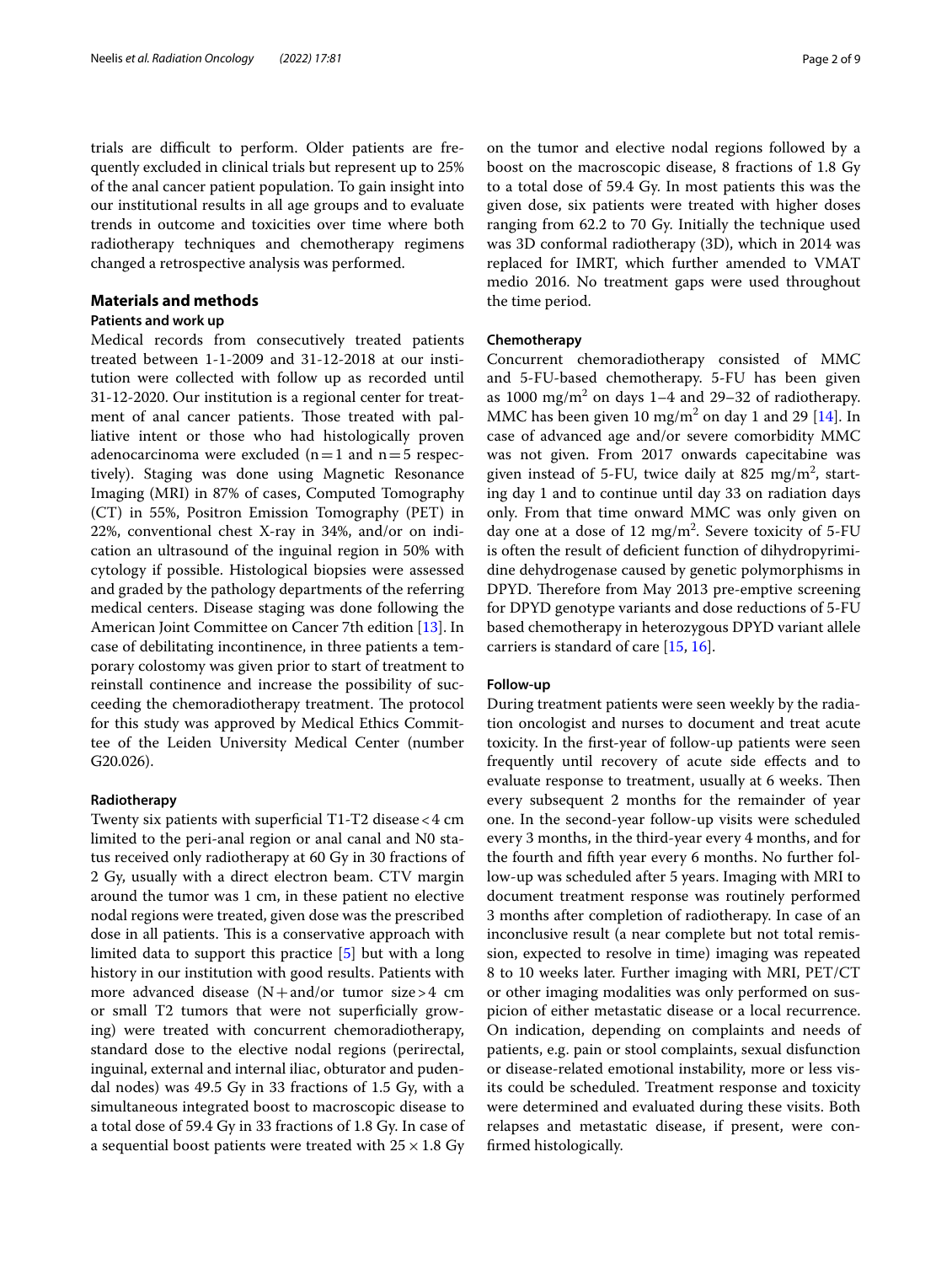# **Data collected**

The following data were collected from the records: Age at diagnosis, sex, pre-treatment work-up (physical examination and medical imaging) HIV status, tumor histology and grade, maximum tumor size (defned as the greatest dimension), tumor location (categorized as peri-anal, intra-anal, rectal or a combination of these), lymph node involvement, size of the largest pathological lymph node (defned by its greatest dimension), HPV status (either immunohistochemistry or PCR technique) and DYPD mutation status.

Radiotherapy technique and dose were retrieved from the dose report and treatment plan of each patient. If applicable, the chemotherapy plan was retrieved. The justifcations for any deviations from standard procedure for either radiotherapy or chemotherapy were retrieved from the patient fles and correspondence.

Toxicities reported in the patient fles were evaluated following the CTCAE version 4.03 [[17\]](#page-7-11). All toxicities during treatment and within the frst 6 weeks after treatment were defned as 'early toxicity'. Toxicity beyond

<span id="page-2-0"></span>**Table 1** Patient, tumor, and treatment characteristics

| Age (years)             | Median (range)       | $63(41-88)$    |
|-------------------------|----------------------|----------------|
| Gender                  | Male                 | 39 (40%)       |
|                         | Female               | 59 (60%)       |
| HIV status              | Negative             | 94 (96%)       |
|                         | Positive             | 3(3%)          |
|                         | Unknown              | 1(1%)          |
| T stage                 | 1/is                 | 19 (19%)       |
|                         | $\overline{2}$       | 45 (46%)       |
|                         | 3                    | 29 (30%)       |
|                         | $\overline{4}$       | 5(5%)          |
| N stage                 | $\mathbf 0$          | 57 (58%)       |
|                         | 1                    | 16 (16%)       |
|                         | $\overline{2}$       | 16 (16%)       |
|                         | 3                    | 9(9%)          |
| TNM staging             | ı                    | 18 (18%)       |
|                         | $\mathbf{  }$        | 39 (40%)       |
|                         | Illa                 | 15 (15%)       |
|                         | Illb                 | 26 (27%)       |
| Maximum tumor size (mm) | Mean (SD, range)     | 46 (24, 7-140) |
| Radiotherapy technique  | 3D, seg. boost       | 28 (29%)       |
|                         | 3D, electron boost   | 3(3%)          |
|                         | Electron             | 23 (24%)       |
|                         | IMRT, seg. boost     | 3(3%)          |
|                         | IMRT, electron boost | 1(1%)          |
|                         | <b>IMRT, SIB</b>     | 13 (13%)       |
|                         | <b>VMAT</b>          | 27 (28%)       |
| Concurrent chemotherapy | Yes                  | 63 (64%)       |
|                         | N <sub>o</sub>       | 35 (36%)       |

this period, up to a maximum of 5 years follow-up, was defned as 'late toxicity'. Only the most severely reported grade a patient experienced of a particular toxicity was recorded. Grade 3 and greater toxicities, urgency grade 2, and incontinence grade 2 were categorized separately.

#### **Statistical analyses and assessment**

The first day of radiotherapy was defined as day 0 for calculations on overall survival (OS), disease free survival (DFS), locoregional control (LRC), Colostomy Free Survival (CFS). Endpoints of OS, DFS, LRC, were estimated with the Kaplan–Meier method whereas Cox proportional hazard models were used to determine the associations of age, sex, stage, T-stage, maximal tumor size

<span id="page-2-1"></span>**Table 2** Prognostic factors of survival in univariate analyses

|                         | HR (95% CI)         | P value |
|-------------------------|---------------------|---------|
| Overall survival        |                     |         |
| Disease stage           | $1.45(1.01 - 2.06)$ | 0.041   |
| T stage                 | $1.36(0.87 - 2.13)$ | 0.184   |
| N stage                 | $1.48(1.06 - 2.05)$ | 0.021   |
| Max. tumor size         | $1.01(1.00 - 1.03)$ | 0.031   |
| Concurrent chemotherapy | $1.50(0.66 - 3.42)$ | 0.330   |
| Age                     | $1.02(0.99 - 1.06)$ | 0.217   |
| Sex                     | $1.27(0.60 - 2.70)$ | 0.532   |
| Disease-free survival   |                     |         |
| Disease stage           | $1.56(1.03 - 2.38)$ | 0.037   |
| T stage                 | $1.05(0.64 - 1.78)$ | 0.868   |
| N stage                 | $1.66(1.14 - 2.42)$ | 0.009   |
| Max. tumor size         | $1.00(0.98 - 1.02)$ | 0.937   |
| Concurrent chemotherapy | $1.17(0.47 - 2.93)$ | 0.739   |
| Age                     | $1.01(0.97 - 1.06)$ | 0.509   |
| Sex                     | 1.66 (0.69-3.98)    | 0.259   |
| Locoregional control    |                     |         |
| Disease stage           | $1.62(1.04 - 2.53)$ | 0.033   |
| T stage                 | $1.17(0.67 - 2.03)$ | 0.586   |
| N stage                 | $1.68(1.13 - 2.51)$ | 0.010   |
| Max. tumor size         | $1.00(0.98 - 1.02)$ | 0.725   |
| Concurrent chemotherapy | $1.26(0.47 - 3.35)$ | 0.650   |
| Age                     | $1.01(0.97 - 1.06)$ | 0.608   |
| Sex                     | 1.67 (0.66-4.20)    | 0.278   |
| Colostomy free survival |                     |         |
| Disease stage           | 1.48 (0.95-2.30)    | 0.082   |
| T stage                 | $1.30(0.74 - 2.30)$ | 0.358   |
| N stage                 | $1.62(1.07 - 2.46)$ | 0.022   |
| Max. tumor size         | $1.01(0.99 - 1.03)$ | 0.227   |
| Concurrent chemotherapy | $1.26(0.47 - 3.36)$ | 0.644   |
| Age                     | $0.99(0.95 - 1.03)$ | 0.533   |
| Sex                     | $1.04(0.40 - 2.69)$ | 0.931   |

*HR* hazard ratio, *CI* confdence interval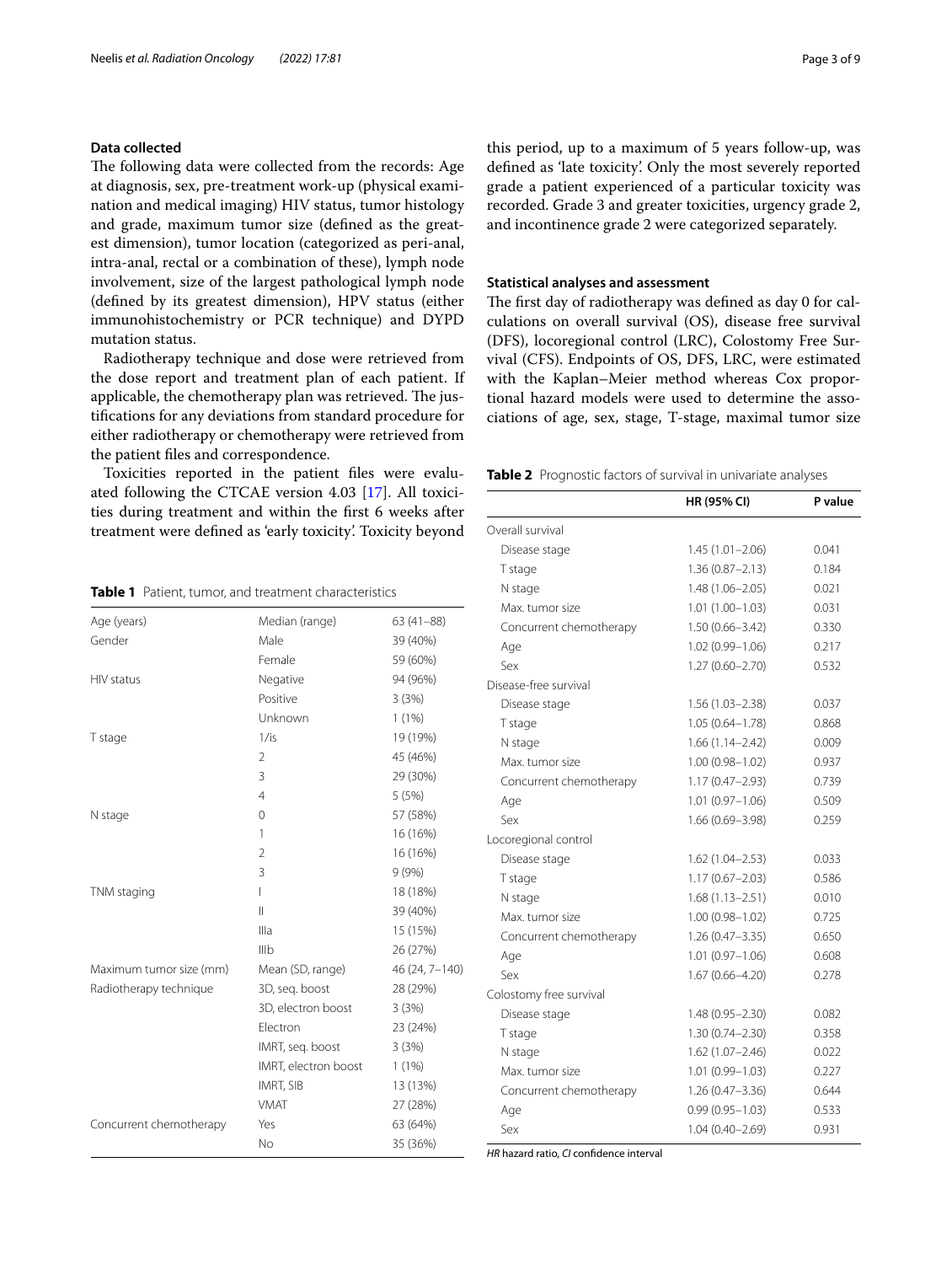

<span id="page-3-0"></span>N-stage and concurrent chemotherapy with OS, DFS, LRC, and CFS. Log-rank tests were applied to study differences related to period of treatment (<2014 3D-CRT and  $>$  2014 IMRT/VMAT) and age (<75 or  $>$  75 year).

OS was defned as any survival, DFS as survival without relapse or metastatic progression, LRC as survival duration without local or regional relapse. Date of clinical complete remission (cCR) was defned as the date of reporting cCR or the date of the MRI documenting complete remission, whichever came frst. Date of local- or regional relapse was defned as the date of frst reported discovery or suspected relapse which was subsequently proven with additional radiological imaging and/or biopsy. In patients without cCR the DFS and LRC was set to 0. When the cause of death was unknown the last date the patient was confrmed disease free was the end-point of DFS. CFS was defned as living without colostomy excluding temporary colostomies that had been reversed. A colostomy that was given prior to treatment and that was not reversed by end of follow-up was considered a day 0 treatment failure.

# **Results**

# **Patient and treatment characteristics**

A total of 98 patients treated between January 2009 and December 2018 met the inclusion criteria. Primary characteristics of this study population are described in Table [1.](#page-2-0) All but one patients were tested for HIV, 3 of them were positive. Twenty-six patients had had a diagnostic surgical tumor resection prior to radiotherapy, of which 19 were R1 and 7 were R2 resections. Eighteen of those 26 patients were treated with local radiotherapy only,  $30 \times 2$  Gy, in the other 8 patients either gross residual disease or nodal involvement was shown upon staging, they were treated with chemoradiation.

<span id="page-3-1"></span>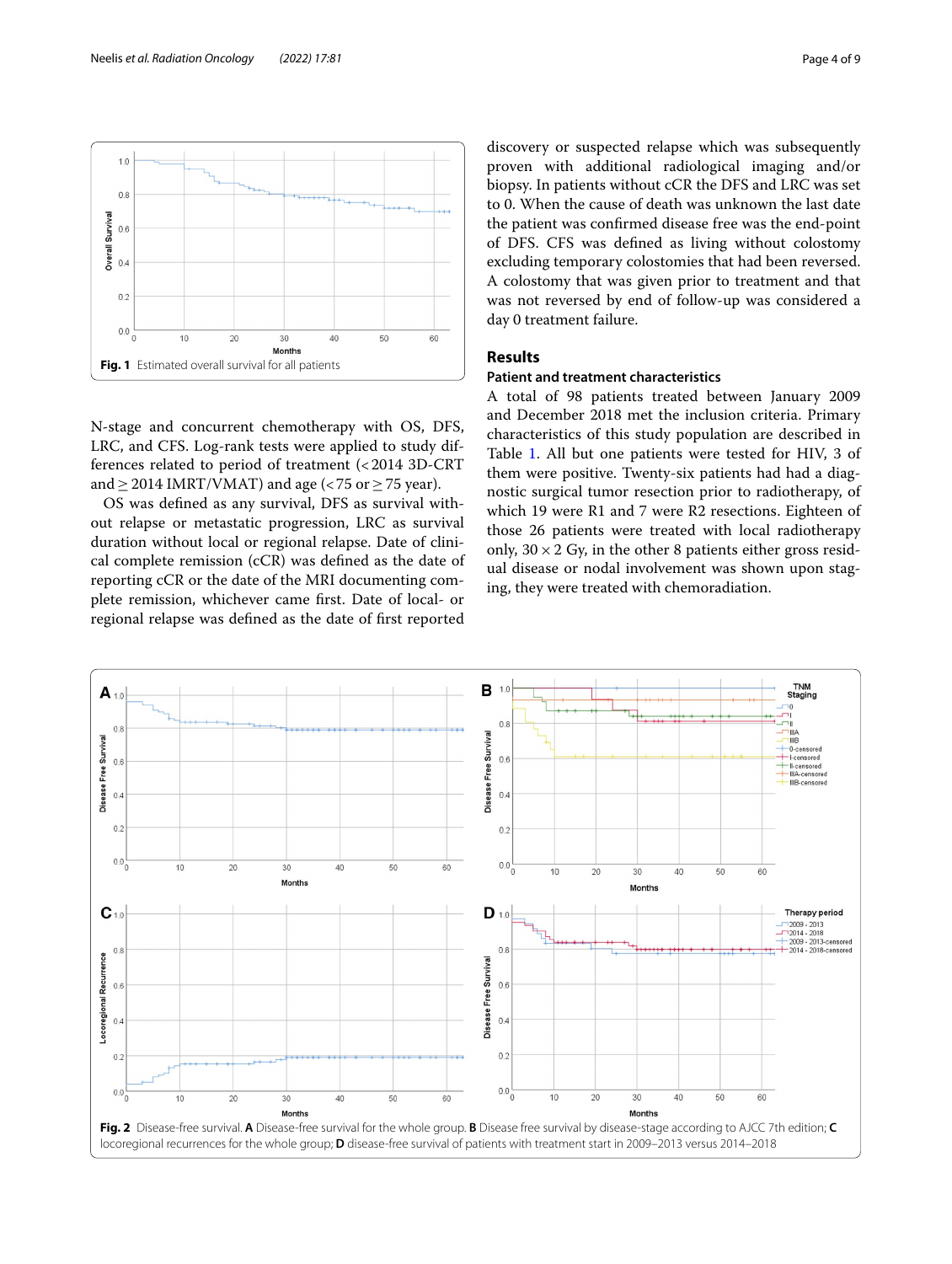HPV testing was performed in 28% biopsies of which 90% were positive for high risk HPV. Twelve patients had a diagnosis of a second malignancy before  $(n=6)$  or in the follow-up after their treatment for anal carcinoma  $(n=6)$ . In all patients radiotherapy was given without treatment breaks. In 6 patients a higher dose than 60 Gy was applied based on a clinical examination of too much residual disease nearing the end of treatment, dose range 62.2–70 Gy. No dose reductions were applied e.g. in case of toxicities. Sixty-three patients (all stage 2 and 3) received concurrent chemotherapy (64%). Twelve of these patients received no MMC, 10 due to age>75, 1 due to M. Crohn, and 1 due to poor renal function. In 50 patients DYPD mutations were tested, four patients (8%) had a heterozygote DYPD mutation and received a reduction to their 5-FU or capecitabine dose down to 75%, one patient received both no MMC and a reduced 5-FU dose. Three patients should have received chemoradiotherapy based on their tumor stage but were treated with radiotherapy only, one patient (T2N2) refused chemotherapy, one patient (T2N0) was medically unft and one other patient  $(T2N0)$  for unclear reasons. Thirty five patients were treated with radiotherapy only. This includes the three patients mentioned above, the other patients had disease stages T1N0  $(n=18)$  or superficial T2N0 with tumor dimensions < 4 cm ( $n=14$ ).

During treatment, because of treatment related toxicity, 7 patients received adjustments to their chemotherapy: 5 a dose-reduction, in 2 chemotherapy was prematurely stopped.

#### **Treatment outcomes**

Median follow-up for the cohort was 43 months (range 4–133). Estimated overall survival at 3 and 5 years were 79% and 71% (Fig. [1](#page-3-0)). An unrelated second malignancy was the cause of death for 4 patients. Estimated DFS at 3 years was 80% (Fig. [2](#page-3-1)A) with 4 (4%) upfront failures and 16 (16%) relapses after complete remission. Three of the four patients with residual disease after treatment were salvaged with an APR (see Additional fle [1:](#page-7-12) Table S3), the fourth patient experienced a deteriorating health leading to his death without a clear cause of death. The latest relapse in our series occurred at 30 months, with 18 (90%) within the frst 24 months after treatment. LRC was achieved in 80 (82%) of patients at 3 years, with a total of 18 locoregional relapses (Fig. [2](#page-3-1)C). No new locoregional relapses were observed past 30 months. In the 26 patients with T1 and small superficial T2 tumors that were treated with 60 Gy in 30 fractions to the tumor without elective nodal irradiation no isolated regional recurrences occurred. Two regional recurrences occurred simultaneously with distant metastases.

Twenty-seven patients had an anal margin tumor (see Additional fle [2:](#page-7-13) Table S4) of whom 21 were treated with  $30 \times 2$  Gy to the tumor only and 6 received chemoradiation with also treatment on elective nodal regions. Four of these patients experienced a local relapse, 3 in T1/2N0 locally treated patients and one in a patient with T3N2 disease treated with chemoradiation.

By the end of their follow-up 18 patients had a colostomy, of these 13 were due to salvage surgery after relapse, 2 for quality of life due to severe incontinence or urgency, and 3 for other reasons (see Additional fle [1](#page-7-12): Table S3 for details). Four patients had had a colostomy prior to treatment, of which 3 still had a colostomy at end of follow-up. Five patients with a locoregional relapse did not receive salvage surgery, 3 were inoperable due to simultaneous metastatic progression, 1 due to poor health, and 1 refused further treatment after relapse.

#### **Univariate analyses**

Disease stage, N-status and tumor size were associated with a lower OS (Table [2](#page-2-1)). Disease stage and N-status were also associated with a lower DFS (Fig. [2B](#page-3-1)), tumor size however was not. Similarly, a worse LRC was also associated with disease stage and N-status. The CFS however was signifcantly associated with N-status. Concurrent chemotherapy was not signifcantly associated with either OS, DFS, LRC or CFS.

To analyze time trends as techniques changed, 40 patients treated prior to 2014 ( $n=31$  with 3D conformal radiotherapy,  $n=9$  with electrons) were compared to those 58 patients who started after 2014 ( $n=44$  with IMRT or VMAT and  $n=14$  with electrons, Fig. [2](#page-3-1)D). Disease stages were comparable in both groups (data not shown). The group treated before 2014 had an estimated DFS at fve years of 78% compared to 81% in the group treated from 2014 onwards. Log-rank diference between these groups was 0.763.

Twenty three patients (23%) were aged 75 years or higher. Ten received radiotherapy only, nine with T1N0 or T2N0 stage disease and one with tumor stage T2N2, this patient refused concurrent chemotherapy. Thirteen patients received chemoradiotherapy for higher stage disease. MMC was frequently omitted as previously described. The estimated 5-year OS in the older age group was lower (60.8% vs. 74.6% in the  $< 75$  group) and the locoregional recurrence was higher (26.1% vs. 18.7% in the  $<75$  group, Fig. [3](#page-5-0)A, B). The log-rank test for OS was 0.136, and for the locoregional recurrence 0.496.

# **Toxicities**

Reported early clinical toxicity of any grade consisted of dermatitis (100% of patients), pain (98%), diarrhea (52%),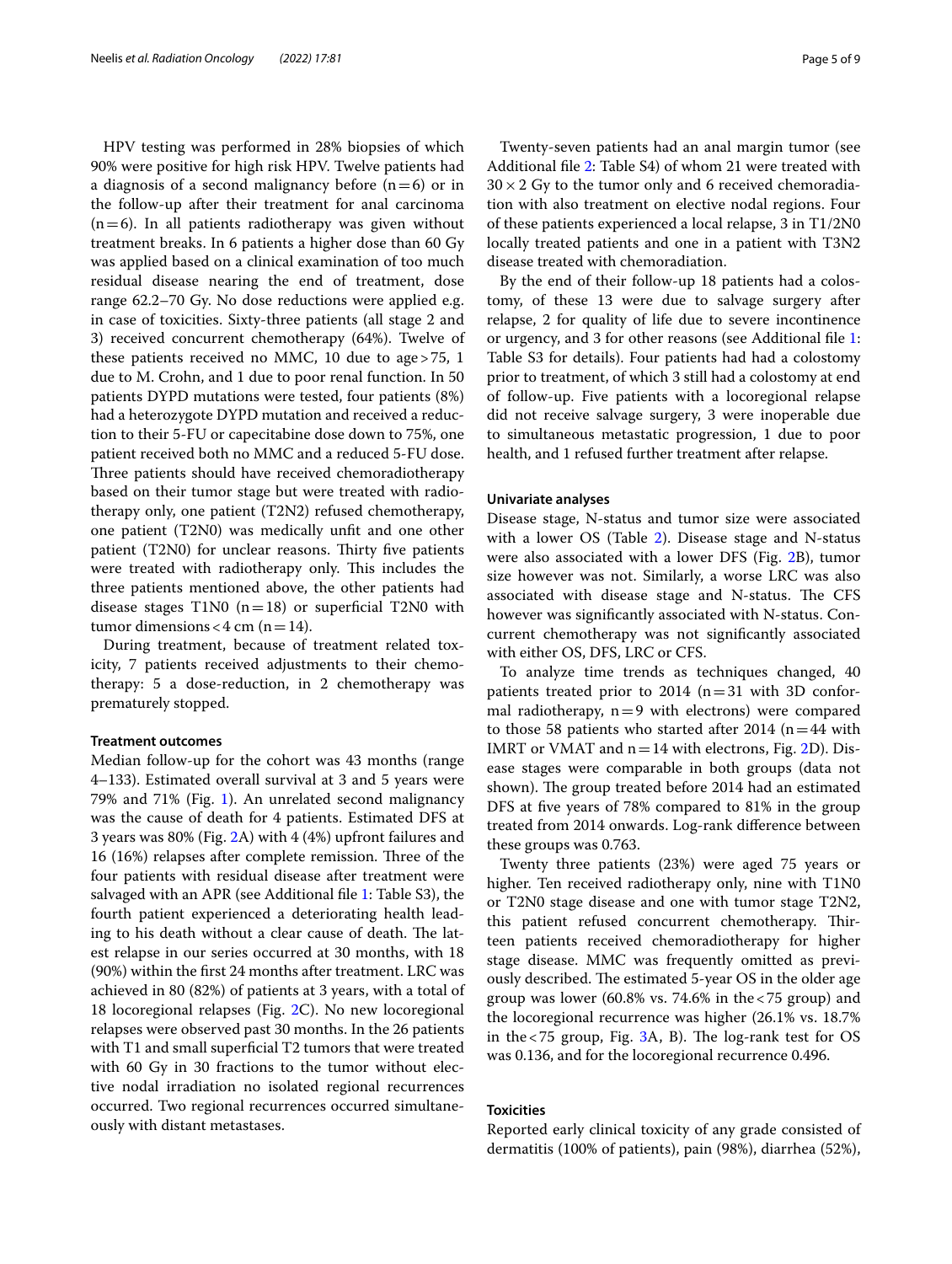

<span id="page-5-0"></span>nausea (35%), urgency (31%), malaise (29%), edema (18%), incontinence for stools (18%), vomiting (11%), and acute cystitis (3%). Leukopenia occurred in 7% of patients treated with concurrent CRT, anemia in 4% and neutropenia in 3%, two patients experienced febrile neutropenia. Early toxicities grade 3 or higher consisted of grade 3 pain in 27% and grade 3or 4 dermatitis in 22% of patients. Other severe toxicities were diarrhea grade 3 or 4 in 5%, grade 3 nausea in 1%, grade 3 vomiting 1% and grade 2 urgency in 8%. Three patients  $(3%)$  had such severe anemia they required a transfusion (grade 4).

Reported late toxicities of any grade were pain in 75% of patients, urgency in 53%, fecal incontinence in 49%, diarrhea in 38%, dermatitis in 37%, edema in 26% and nausea in 14%. Higher grade toxicities were 16% grade 2 urgency, 11% grade 3 pain, 3%≥grade 3 incontinence, 3% grade 3 dermatitis, and 1 patient with grade 3 diarrhea. Late fecal incontinence in the 27 patients with an anal margin tumor was 33% with 1 patient (4%) with grade 3 incontinence. This is comparable to that in the whole group. Pelvic insufficiency fractures were diagnosed in 3 patients of which 2 were painful and self-limiting. No grade 5 early or late toxicity occurred.

Toxicities changed with the transition of 3D to IMRT/ VMAT with an increase in reported acute grade 3 diarrhea from 2.8 to 6.5% and grade 2 urgency from 2.8 to 11.3%, with other toxicities remaining fairly consistent between both techniques. Reported late toxicity diferences between patients treated with either 3D or IMRT/ VMAT showed an increase in incontinence grade 1–2 from 27.8 to 56.5% but a decrease in reported incontinence grade 3 from 5.6 to 1.6%. Urgency grade 1 rose from 30.6 to 40.3%, but grade 2 reports dropped from 27.8 to 9.7%.

# **Discussion**

In this study results of our single institution retrospective analysis of 98 consecutively treated patient with SCCA treated in 10 years' time are described.

The reported 3-and 5 year OS of  $78.6\%$  and  $71.4\%$ are comparable to that reported in both randomized and other retrospective studies  $[6, 7, 18, 19]$  $[6, 7, 18, 19]$  $[6, 7, 18, 19]$  $[6, 7, 18, 19]$  $[6, 7, 18, 19]$  $[6, 7, 18, 19]$  $[6, 7, 18, 19]$ . The ACT I trial reported a 3-year OS of 65% in their CRT group consisting of 292 patients clinically staged as T2N0 or higher [[18\]](#page-7-14). In the Accord 03, a 5-year OS of 71–74.5% was reported in 307 patients with tumors>4 cm and/ or  $N+$ disease treated with CRT [\[19\]](#page-7-15). The Montpellier study found a 5-year OS of 74% in 193 patients treated with CRT, and Mitra et al. reported a 4-year OS of 85.8% in 99 patients in all disease stages, treated with CRT [\[6](#page-7-3),  $7$ ]. The relatively low OS in the ACT I may be attributed to the inclusion of only more advanced stages of disease as well as stage migration over the years (inclusion ended in 1994, MRI and PET CT scans were not widely available at that time). The 4-year OS reported by Mitra et al. is higher than the 3-year OS reported in our study. Although the study populations, treatment period, median age, disease stage distributions are all comparable, this diference might be attributable to chance and limited numbers.

Our reported DFS of 79.6% and LRC of 81.6% at 3 and 5-years compares favorably to the 3-year DFS of the ACT I of 61% and the 5-year DFS of the Montpellier study of 68%  $[6, 18]$  $[6, 18]$  $[6, 18]$ . This is likely attributable to inclusion of higher stages and lack of imaging in the ACT I study. The Accord 03 reported an overall relapse free rate of 71.4% and a LRC of 72–87.6% [\[19](#page-7-15)]. Mitra et al. reported 83.5% patients were disease-free at the end of follow-up [[7\]](#page-7-4). As with OS however we must again consider that the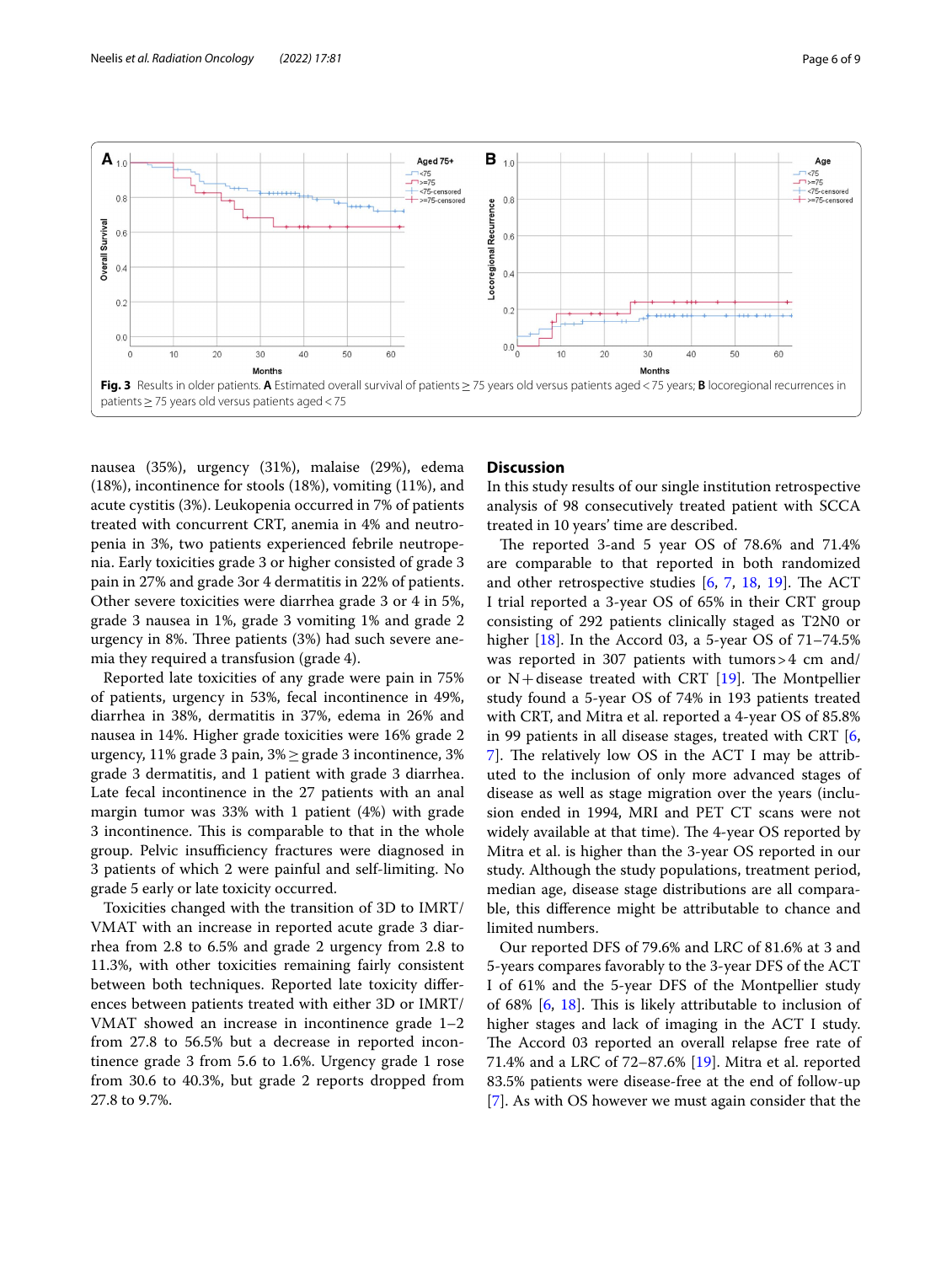ACT I trial included more advanced disease stages, and is relatively old, likely attributing to a worse DFS. Compared to the Accord 03, the Montpellier study, and Mitra et al. our DFS is better. The Accord 03 included more advanced disease stages which might negatively afect DFS and LRC and it excluded patients with comorbidities and aged  $80+$ which should have positively affected outcomes. In the present series 90% of relapses occurred within the frst 24 months with the latest relapse at 30 months after treatment. Currently, patients receive a standard of 5-years of follow-up. Considering that in 10 years of curative anal carcinoma treatment all relapses have occurred within three years perhaps a shorter follow-up length is to be discussed with patients [[20,](#page-7-16) [21](#page-7-17)].

CFS in our study was as high as 81.6%. Of the 18 patients with a colostomy 11 were operated as salvage surgery for relapsed disease. these results are like those reported in the other studies. Where the ACT I reported a CFS of 76.4% in their CRT group, the Accord 03 reported CFS of 69.6–82.4%, the Montpellier study reported 66% CFS, and Mitra et al. reported the highest CFS at 85% [\[6](#page-7-3), [7](#page-7-4), [18,](#page-7-14) [19\]](#page-7-15). In the ACT I patients only received elective RT and were evaluated after 6 weeks, those with<50% tumor response were considered for salvage. This practice most likely attributed to a higher rate of colostomies.

Concerns were raised when the RT technique was changed from 3D to more conformal IMRT and VMAT techniques regarding potential regional misses and increased numbers of recurrences. Analyzing the time trend however did not show any signifcant diferences in DFS in our study (78% vs. 81% before and after 2014), further supporting that technique does not afect the primary outcome. Changing the technique from 3D to IMRT/VMAT caused an increase in early reported grade 3 diarrhea and grade 2 urgency. Part of the increase in diarrhea may be attributable to the change from iv 5-FU week 1 and fve to oral capecitabine twice daily for the whole treatment period. Severe late incontinence grade 3 dropped from 5.6 to 1.6% with an increase in reported incontinence grade  $1-2$  from 27.8 to 56.5%. The increase in reported toxicity both early and late is likely also attributable to changes in reporting practices in our clinic, with the advent of the electronic patient fle in 2011 and the addition of required toxicity forms since the start of 2018. The decrease in severe toxic effects was the expected efect of switching to IMRT techniques [[9,](#page-7-18) [11](#page-7-19), [12\]](#page-7-6).

A signifcant portion (23%) of our patients were aged 75 and over. Tumor stage did not signifcantly difer from the under 75 group. Since metastatic disease occurs relatively late in the disease course and the primary tumor can give considerable complaints adequate local treatment is warranted, also in older patients. Due to older patients frequently being excluded from studies, results and outcomes within the geriatric population are often not as clear. For this reason, we analyzed the OS and LRC between patients aged 75 years and older, and those younger than 75. The portion of older patients in our study (23%) is comparable to the portion of older patients with the diagnosis of anal cancer in the Netherlands which is reported to be  $28.5\%$  in 2020 [\[1](#page-7-0)]. This suggests that older patients are indeed also referred for treatment. Only one patient refused the chemotherapy part of the treatment and frequently MMC was omitted. Older patients had a 5 year OS of 60.8% compared to 74.6% in younger patients, however this was not statistically signifcant, nor was there a signifcant diference in LRC. Although a lack of signifcant diference in OS is unexpected [\[22](#page-7-20)], this outcome is most probably due to a to small sample size.

Our study has several limitations. It is a single center retrospective analysis and included patients treated with CRT and with radiotherapy alone. Also the necessity to interpret patient-doctor communication to a toxicity grade is a limitation although reporting in the patient fles was quite elaborate. Although radiation techniques changed over time the dose prescribed remained the same. All patients were treated by a team of 2 radiation oncologists and 1 medical oncologist with their residents guarantying consistent treatment choices, techniques and reporting of toxicities.

Whether or not intensifcation of treatment is useful to improve outcomes remains to be investigated. The Accord 03 study demonstrated that intensifying treatment with either induction chemotherapy or a higher radiotherapy dose did not further improve outcomes [[19](#page-7-15)] whereas the Mitra et al. study reported outcomes comparable, if not marginally better, than our fndings but did so with a lower radiotherapy dose [\[7](#page-7-4)]. Further studies to fnd the optimum dose of radiotherapy to balance disease outcome with toxicity are warranted [[11,](#page-7-19) [23\]](#page-8-0). Results from the ongoing PersonaLising Anal cancer radioTherapy dOse trial (PLATO), incorporating the ACT3, ACT4 and ACT5 trials are eagerly awaited.

# **Conclusions**

Our 10 year cohort study shows that patients treated with curative intent for anal cancer in our regional referral center achieve OS and DFS comparable to that reported in the literature. With the introduction of more conformal radiation techniques DFS remained similar with lower toxicities. Older patients can be safely treated with slightly adjusted CRT with good results.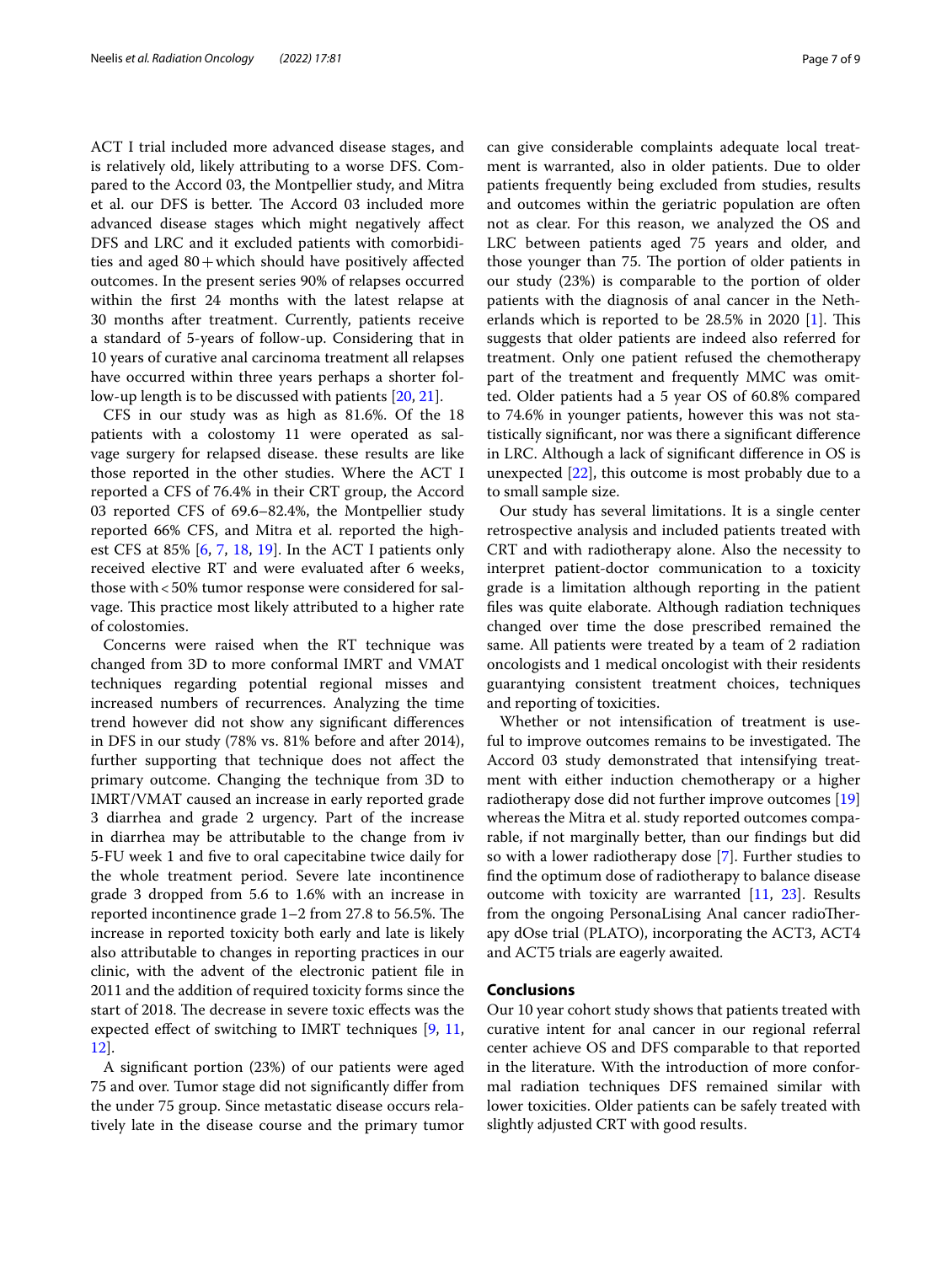# **Supplementary Information**

The online version contains supplementary material available at [https://doi.](https://doi.org/10.1186/s13014-022-02049-8) [org/10.1186/s13014-022-02049-8](https://doi.org/10.1186/s13014-022-02049-8).

<span id="page-7-13"></span><span id="page-7-12"></span>**Additional fle 1. Table S3**: Details of patients with a colostomy at the end of follow-up.

**Additional fle 2. Table S4**: Distribution and treatment of patients according to site of disease.

#### **Acknowledgements**

Not applicable.

#### **Author contributions**

KN and YL designed and supervised the study. DK analyzed and interpreted the patient data and wrote the frst draft of the manuscript. YL and FS commented on several versions of the manuscript. KN was a major contributor in writing the fnal version of the manuscript. All authors read and approved the final manuscript.

#### **Funding**

Not applicable.

#### **Availability of data and materials**

The datasets used and/or analysed during the current study are available from the corresponding author on reasonable request.

#### **Declarations**

#### **Ethics approval and consent to participate**

The protocol for our study was submitted for review to the LUMC ethics committee (G20.026, March 11, 2020) and was deemed not necessary to be subjected to further review under the Medical Research Involving Human Subjects Act (WMO). As such individual patient consent was not applicable.

#### **Consent for publication**

Not applicable.

#### **Competing interests**

The authors declare that they have no known competing fnancial interests or personal relationships that could have appeared to infuence the work reported in this paper.

#### **Author details**

<sup>1</sup> Department of Radiotherapy, Leiden University Medical Center, Albinusdreef 2, 2333 ZA Leiden, The Netherlands. <sup>2</sup> Department of Medical Oncology, Leiden University Medical Center, Leiden, The Netherlands. <sup>3</sup>Netherlands Comprehensive Cancer Organisation (IKNL), Utrecht, The Netherlands.

# Received: 21 January 2022 Accepted: 4 April 2022

# **References**

- <span id="page-7-0"></span>1. IKNL. Nederlandse Kankerregistratie (NKR). retrieved via iknlnl/nkr-cijfers March 31, 2021.
- <span id="page-7-1"></span>2. James RD, Glynne-Jones R, Meadows HM, Cunningham D, Myint AS, Saunders MP, et al. Mitomycin or cisplatin chemoradiation with or without maintenance chemotherapy for treatment of squamous-cell carcinoma of the anus (ACT II): a randomised, phase 3, open-label, 2 x 2 factorial trial. Lancet Oncol. 2013;14(6):516–24.
- 3. Gunderson LL, Winter KA, Ajani JA, Pedersen JE, Moughan J, Benson AB 3rd, et al. Long-term update of US GI intergroup RTOG 98–11 phase III trial for anal carcinoma: survival, relapse, and colostomy failure with concurrent chemoradiation involving fuorouracil/mitomycin versus fuorouracil/cisplatin. J Clin Oncol. 2012;30(35):4344–51.
- 4. Bartelink H, Roelofsen F, Eschwege F, Rougier P, Bosset JF, Gonzalez DG, et al. Concomitant radiotherapy and chemotherapy is superior to radiotherapy alone in the treatment of locally advanced anal cancer: results of a phase III randomized trial of the European Organization for Research and Treatment of Cancer Radiotherapy and Gastrointestinal Cooperative Groups. J Clin Oncol. 1997;15(5):2040–9.
- <span id="page-7-2"></span>5. Deniaud-Alexandre E, Touboul E, Tiret E, Sezeur A, Houry S, Gallot D, et al. Results of defnitive irradiation in a series of 305 epidermoid carcinomas of the anal canal. Int J Radiat Oncol Biol Phys. 2003;56(5):1259–73.
- <span id="page-7-3"></span>6. de Meric de Bellefon M, Lemanski C, Castan F, Samalin E, Mazard T, Lenglet A, et al. Long-term follow-up experience in anal canal cancer treated with Intensity-Modulated Radiation Therapy: Clinical outcomes, patterns of relapse and predictors of failure. Radiother Oncol. 2020;144:141–7.
- <span id="page-7-4"></span>7. Mitra D, Hong TS, Horick N, Rose B, Drapek LN, Blaszkowsky LS, et al. Longterm outcomes and toxicities of a large cohort of anal cancer patients treated with dose-painted IMRT per RTOG 0529. Adv Radiat Oncol. 2017;2(2):110–7.
- <span id="page-7-5"></span>8. Koerber SA, Slynko A, Haefner MF, Krug D, Schoneweg C, Kessel K, et al. Efficacy and toxicity of chemoradiation in patients with anal cancer-a retrospective analysis. Radiat Oncol. 2014;9:113.
- <span id="page-7-18"></span>9. Ghareeb A, Paramasevon K, Mokool P, van der Voet H, Jha M. Toxicity and survival of anal cancer patients treated with intensity-modulated radiation therapy. Ann R Coll Surg Engl. 2019;101(3):168–75.
- 10. Pan YB, Maeda Y, Wilson A, Glynne-Jones R, Vaizey CJ. Late gastrointestinal toxicity after radiotherapy for anal cancer: a systematic literature review. Acta Oncol. 2018;57(11):1427–37.
- <span id="page-7-19"></span>11. Kachnic LA, Tsai HK, Coen JJ, Blaszkowsky LS, Hartshorn K, Kwak EL, et al. Dose-painted intensity-modulated radiation therapy for anal cancer: a multi-institutional report of acute toxicity and response to therapy. Int J Radiat Oncol Biol Phys. 2012;82(1):153–8.
- <span id="page-7-6"></span>12. Deenen MJ, Dewit L, Boot H, Beijnen JH, Schellens JH, Cats A. Simultaneous integrated boost-intensity modulated radiation therapy with concomitant capecitabine and mitomycin C for locally advanced anal carcinoma: a phase 1 study. Int J Radiat Oncol Biol Phys. 2013;85(5):e201–7.
- <span id="page-7-7"></span>13. TNM classifcation of malignant tumours, 7th edition ed. Cancer UIUA, editor: Wiley; 2009.
- <span id="page-7-8"></span>14. Ajani JA, Winter KA, Gunderson LL, Pedersen J, Benson AB 3rd, Thomas CR Jr, et al. Fluorouracil, mitomycin, and radiotherapy vs fuorouracil, cisplatin, and radiotherapy for carcinoma of the anal canal: a randomized controlled trial. JAMA. 2008;299(16):1914–21.
- <span id="page-7-9"></span>15. Henricks LM, Lunenburg C, de Man FM, Meulendijks D, Frederix GWJ, Kienhuis E, et al. DPYD genotype-guided dose individualisation of fuoropyrimidine therapy in patients with cancer: a prospective safety analysis. Lancet Oncol. 2018;19(11):1459–67.
- <span id="page-7-10"></span>16. van Kuilenburg AB, Haasjes J, Richel DJ, Zoetekouw L, Van Lenthe H, De Abreu RA, et al. Clinical implications of dihydropyrimidine dehydrogenase (DPD) defciency in patients with severe 5-fuorouracil-associated toxicity: identifcation of new mutations in the DPD gene. Clin Cancer Res. 2000;6(12):4705–12.
- <span id="page-7-11"></span>17. Common Terminology Criteria for Adverse Events (CTCAE) Version 4.03, June 2010. [https://evs.nci.nih.gov/ftp1/CTCAE/CTCAE\\_4.03/CTCAE\\_4.03\\_](https://evs.nci.nih.gov/ftp1/CTCAE/CTCAE_4.03/CTCAE_4.03_2010-06-14_QuickReference_8.5x11.pdf) [2010-06-14\\_QuickReference\\_8.5x11.pdf](https://evs.nci.nih.gov/ftp1/CTCAE/CTCAE_4.03/CTCAE_4.03_2010-06-14_QuickReference_8.5x11.pdf).
- <span id="page-7-14"></span>18. Northover J, Glynne-Jones R, Sebag-Montefore D, James R, Meadows H, Wan S, et al. Chemoradiation for the treatment of epidermoid anal cancer: 13-year follow-up of the frst randomised UKCCCR Anal Cancer Trial (ACT I). Br J Cancer. 2010;102(7):1123–8.
- <span id="page-7-15"></span>19. Peifert D, Tournier-Rangeard L, Gerard JP, Lemanski C, Francois E, Giovannini M, et al. Induction chemotherapy and dose intensifcation of the radiation boost in locally advanced anal canal carcinoma: fnal analysis of the randomized UNICANCER ACCORD 03 trial. J Clin Oncol. 2012;30(16):1941–8.
- <span id="page-7-16"></span>20. Frazer ML, Yang G, Felder S, McDonald J, Sanchez J, Dessureault S, et al. Determining optimal follow-up for patients with anal cancer following chemoradiation. Am J Clin Oncol. 2020;43(5):319–24.
- <span id="page-7-17"></span>21. Glynne-Jones R, Nilsson PJ, Aschele C, Goh V, Peifert D, Cervantes A, et al. Anal cancer: ESMO-ESSO-ESTRO clinical practice guidelines for diagnosis, treatment and follow-up. Radiother Oncol. 2014;111(3):330–9.
- <span id="page-7-20"></span>22. Dale JE, Sebjørnsen S, Leh S, Rösler C, Aaserud S, Møller B, et al. Multimodal therapy is feasible in elderly anal cancer patients. Acta Oncol. 2017;56(1):81–7.